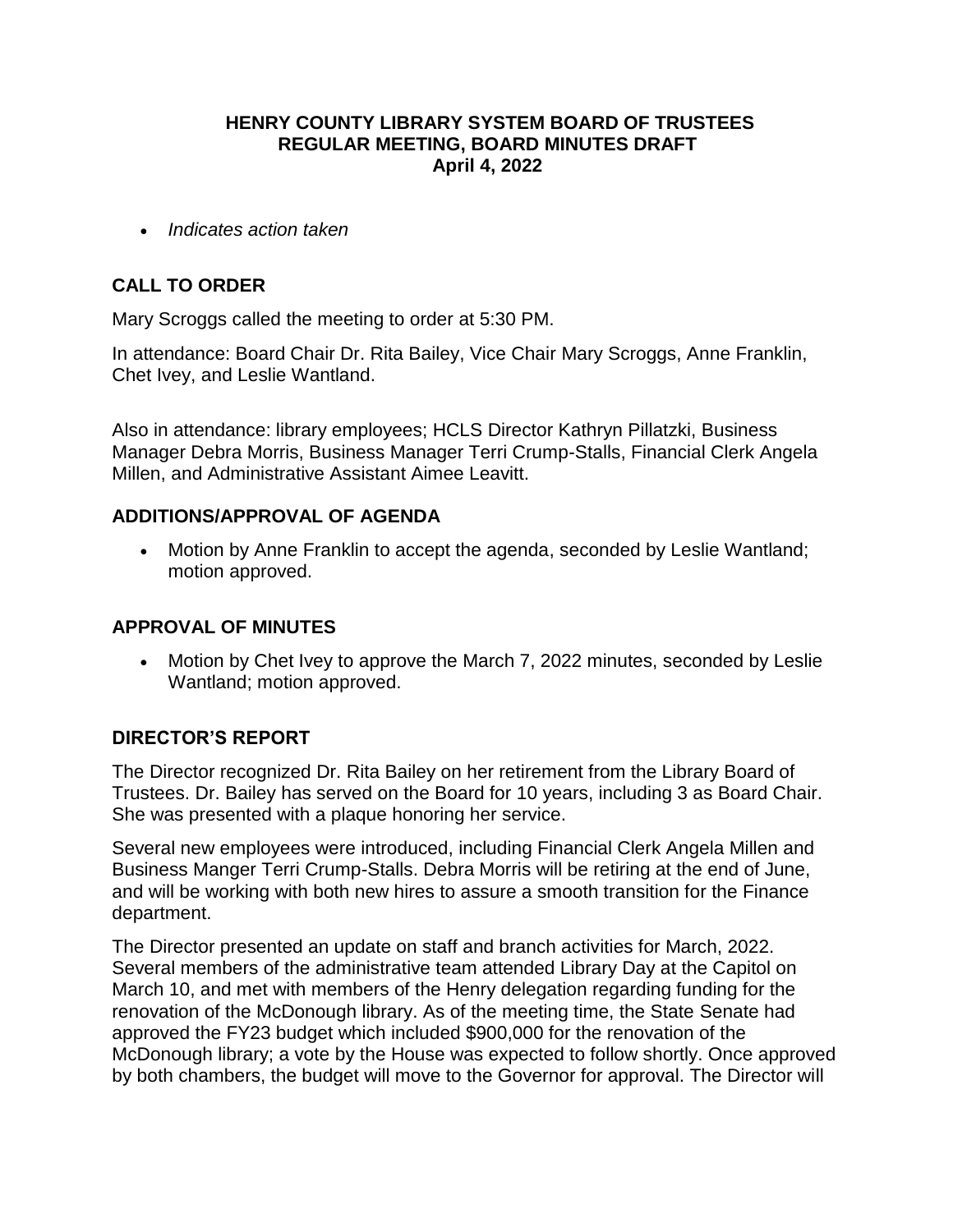attend a professional development seminar the week of April 11 on the topics of Facility Planning and Disaster Preparedness in preparation for the renovation project. The self-check-out machines that were purchased with an ARPA Tech grant have been deployed and are in use at all five libraries.

• Motion by Leslie Wantland to accept the Director's report, seconded by Anne Franklin; motion approved.

## **TREASURER'S FINANCIAL REPORTS**

A financial report was presented by Debra Morris. Expenditures and revenues for the third quarter are as expected.

 Motion by Anne Franklin to accept the Treasurer's Report, Seconded by Chet Ivey; Motion approved.

# **OLD BUSINESS**

There was no old business.

### **NEW BUSINESS**

Executive Session for the purpose of the Director's annual review and compensation.

 Motion by Chet Ivey to leave the regular session and move to executive session, seconded by Leslie Wantland; motion approved at 6:00 PM. See minutes of executive session and notarized Affidavit of Executive Session (attached).

The Board presented the Director's annual review and voted to amend the Director's salary for Fiscal Year 2022, and to approve the Director's salary for Fiscal Year 2023, to reflect changes in allocations by the State Legislature to the base rate for state salary grants.

 Motion by Anne Franklin to conclude the executive session and return to regular session, Seconded by Chet Ivey; motion approved at 6:25 PM.

Delegation of Signatory Authority to the Library Director.

 Motion by Anne Franklin to delegate signatory authority to the Library Director for Fiscal Year 2023, seconded by Leslie Wantland; motion approved.